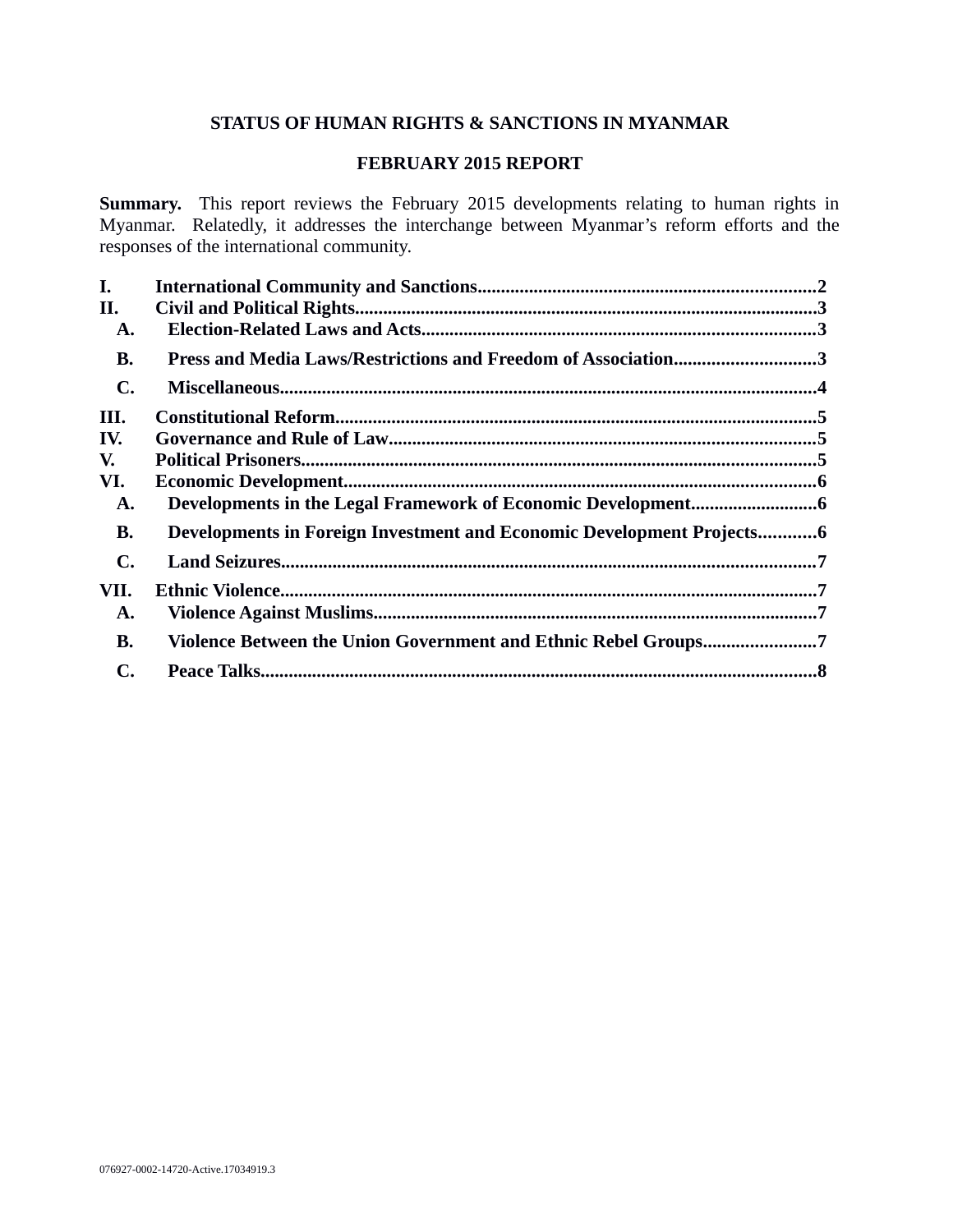#### <span id="page-1-0"></span>I. **International Community and Sanctions**

Around 2,000 workers employed by three garment factories in the Shwepyithar Industrial Zone went on strike earlier in the month to demand an approximately US\$29 raise in their monthly wages.<sup>1</sup> Certain unidentified foreign embassies filed complaints in response to the strike on behalf of foreign businesses, although the nationality of the embassies and the exact nature of their complaints could not be revealed, according to the Deputy Minister for Employment and Social Security.<sup>2</sup>

Australian member of parliament Luke Simpkins spoke out against continuing human rights violations in Myanmar and vowed to support Karen ethnic armed groups in their ongoing conflict with Myanmar's government.<sup>3</sup> According to Australia's Fairfax newspaper group, Simpkins, a member of the Liberal Party of Australia, made an unauthorized crossing into Myanmar where he met with members of the Karen National Defense Organization.<sup>4</sup>

Fighting in northern Shan State between government and rebel forces increased throughout the month of February.<sup>5</sup> Reports indicate that, since February 9, as many as 100,000 people have been displaced and have fled across the Chinese border in search of safety.<sup>6</sup> More recent reports from an ethnic Kokang alliance spokesman allege that the "vast majority" of civilians in Kokang region have fled towns and villages for fear of violence, including rape, at the hands of government troops; if true the number of displaced persons could now exceed 150,000.<sup>7</sup>

 A report by Amnesty International entitled, "*Open for Business? Corporate Crime and Abuses at a Myanmar Copper Mine*," suggests that Ivanhoe Mines (a/k/a Turquoise Hill Resources), a Canadian mining venture previously operating in Myanmar as part of a joint venture at the Monywa mine, may have violated a number of U.S., U.K. and Canadian sanctions from 2003-2004, specifically by making sales of copper to restricted persons in Myanmar.<sup>8</sup> The report accuses Ivanhoe of lying to the public about the nature of its sales.<sup>9</sup> In particular, the report alleges that while Ivanhoe claims to have sold copper exclusively to the Japanese company Marubeni, it in fact made numerous sales to military-affiliated groups in Myanmar.<sup>10</sup> Furthermore, according to the report while Ivanhoe claims to have divested its 50 fifty percent stake in the Monywa mine to an "independent third party trust" in 2007, communications after that date raise questions about the Canadian company's continued involvement including alleged negotiations with Chinese company Wanbao, which currently heads development at the controversial Letpadaung copper mine.<sup>11</sup>

On February 17, the Myanmar Red Cross Society called on warring parties in northern Shan State to guarantee the safety of its personnel after two of its volunteers were injured when a convoy carrying civilians and journalists was attacked in Kokang Special Region.<sup>12</sup> Ethnic Kokang and Palaung rebel groups have denied responsibility, although the Red Cross has stated that the attack did not take place near the location of any Myanmar national army units.<sup>13</sup>

United States based Johns Hopkins University cancelled an international relations and comparative politics program with Yangon University after it was unable to renew its memorandum of understanding with the Myanmar Education Ministry.<sup>14</sup> The Ministry was allegedly unwilling to provide the same guarantees of academic freedom, self-autonomy and subject cooperation as had been provided in the previous memorandum.<sup>15</sup>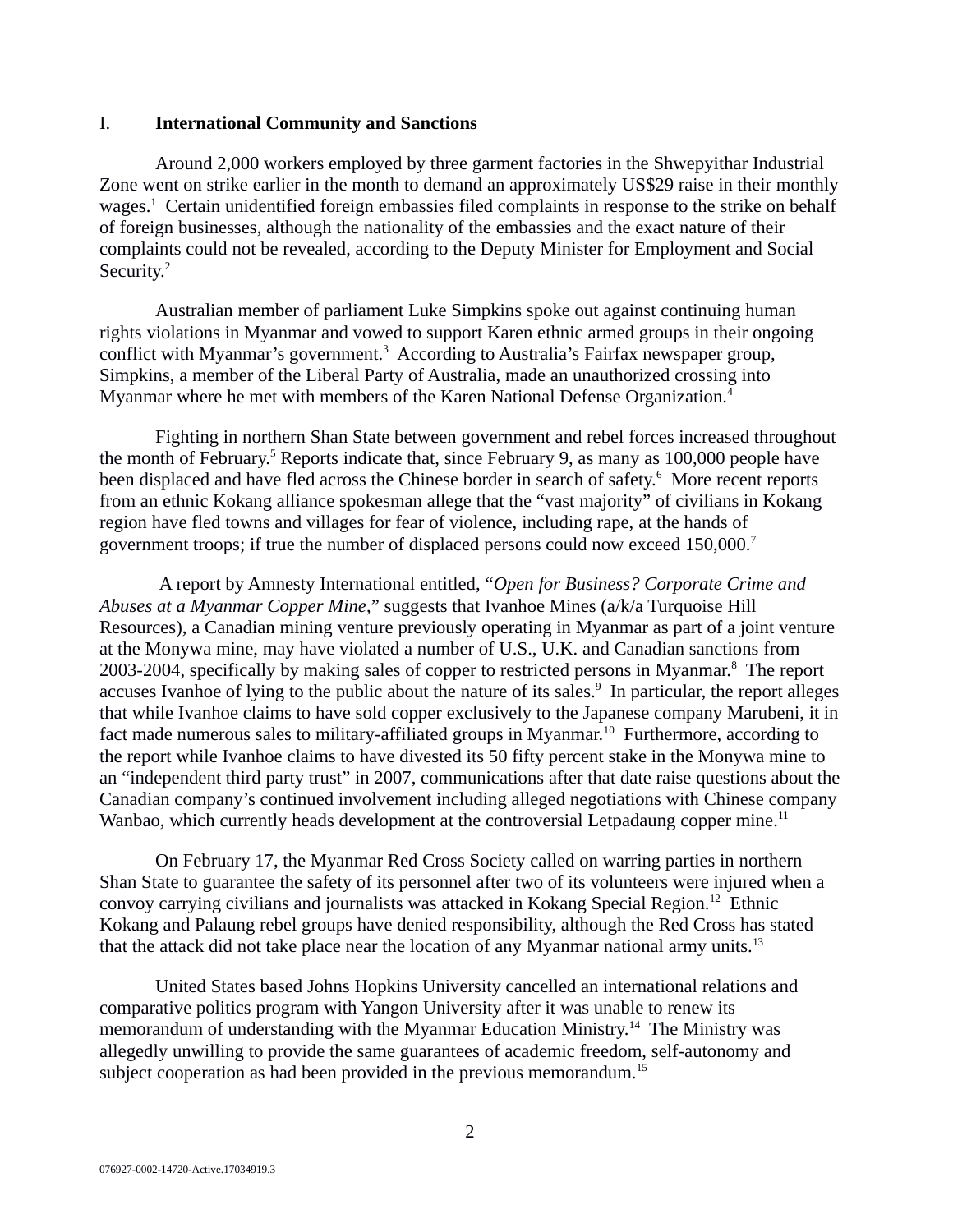On February 25, the United Nations High Commissioner for Human Rights, Zeid Ra'ad al-Hussein warned that recent developments in Myanmar, including with respect to the treatment of minorities, freedom of expression and the right to peaceful protest, had called into question the direction of Myanmar's reform efforts.<sup>16</sup>

In its most recent report on the annual state of the world's human rights, Amnesty International noted that the situation of Muslim Rohingya had "deteriorated" in 2014, citing ongoing discrimination in law and practice among a litany of other wrongs suffered by the Rohingya.<sup>17</sup> In addition, the report cited a variety of other failures and concerns in Myanmar including: (i) continued armed conflict in Kachin and northern Shan State resulting in continued violations of international humanitarian and human rights law (including unlawful killings and torture), (ii) severe restrictions on the freedom of expression and right of peaceful assembly and (iii) the failure of Myanmar to adopt the UN Convention against Torture, despite previous promises by the Ministry of Foreign Affairs to do so.<sup>18</sup>

On February 26, Michael Posner, the U.S. Assistant Secretary of State for Democracy, Human Rights and Labor, testified before the Tom Lantos Human Rights Commission regarding the current situation in Myanmar.<sup>19</sup> Posner praised Myanmar's reform efforts in the fields of human rights and rule of law, expressing optimism about Myanmar's future while noting that further reform was needed.<sup>20</sup> Posner recommended the U.S. maintain its current approach towards Myanmar, including in respect of existing sanctions and presidential orders. Posner also highlighted the current government's failure to permit the United Nations High Commissioner for Human Rights to set up an office in Myanmar to monitor the rights situation during his testimony.<sup>21</sup>

### II. **Civil and Political Rights**

### <span id="page-2-2"></span><span id="page-2-1"></span>**A. Election-Related Laws and Acts**

On February 10, President Thein Sein approved a referendum to be held this year on amendments to the constitution.<sup>22</sup> The referendum could be held as early as this May; however, it remains unclear what amendments to the constitution will be considered in the vote.<sup>23</sup> Aung San Suu Kyi approved the referendum as her party, the National League for Democracy ("NLD"), has been promoting changes to the Myanma constitution.<sup>24</sup> Hundreds of people protested in Yangon on February 11, rallying against the government's decision to allow people without citizenship to take part in the constitutional amendment referendum.<sup>25</sup> This follows Parliament's approval of a proposal by President Thein Sein to allow people with temporary identification "white cards" to take part in the referendum.<sup>26</sup>

## <span id="page-2-0"></span>**B. Press and Media Laws/Restrictions and Freedom of Association**

Student protests in favor of amendments to the national education law continue to take place across the country.<sup>27</sup> A draft list of amendments was formally submitted to Parliament on February  $18<sup>28</sup>$  The main proposed amendments are: the decentralization of decision-making powers, permission to form student and teachers' unions and the introduction of mother tongue-based curricula in ethnic areas.<sup>29</sup>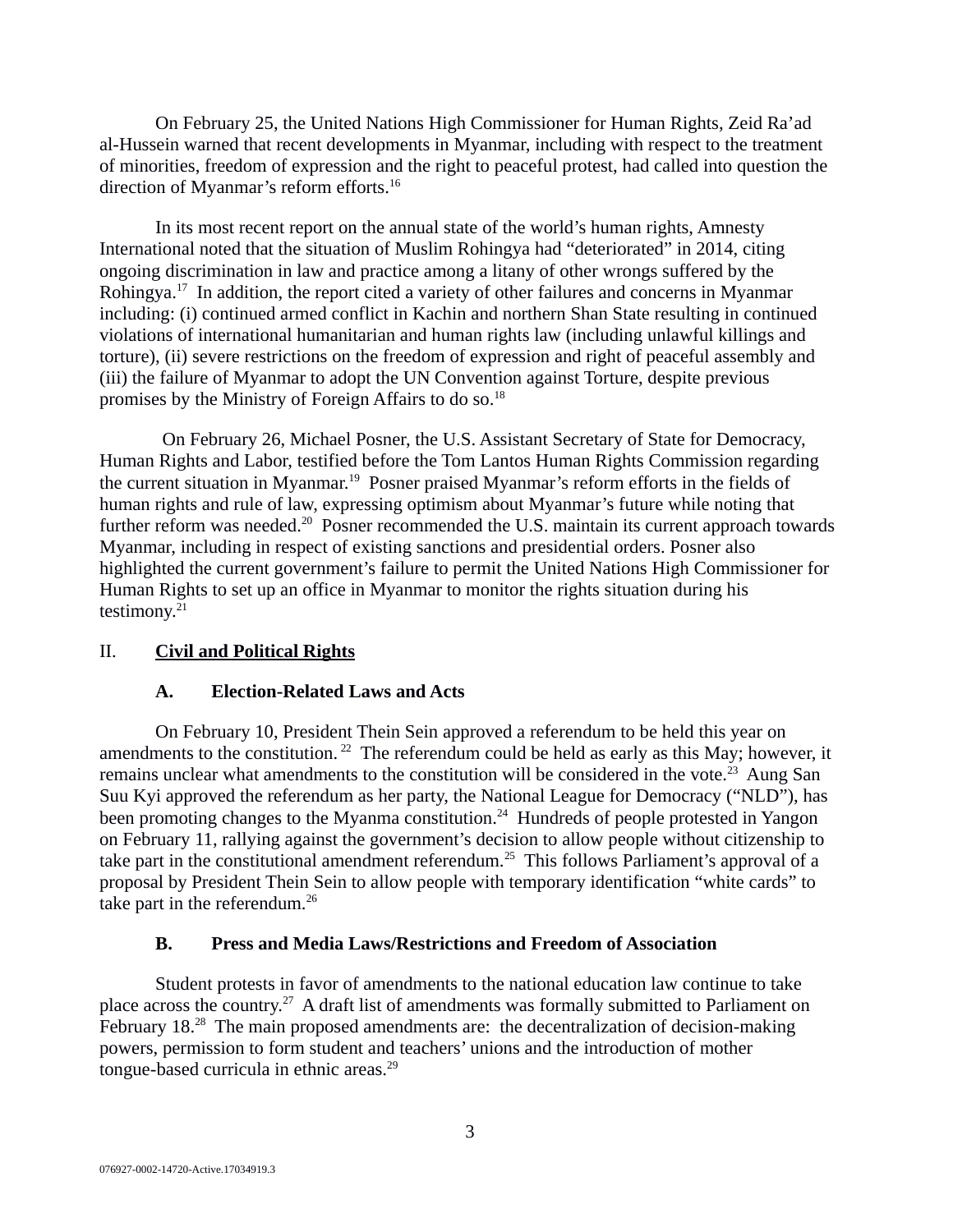Naing Htay and Myo Min Min, who allegedly led a labor strike in Yangon's Shwepyithar industrial zone, are now facing public disturbance charges.<sup>30</sup> They have been charged under Article 505(b)of the Myanma Penal Code, according to which it is a criminal offense to act with: "*intent to cause, or which is likely to cause, fear or alarm to the public or to any section of the public whereby any person may be induced to commit an offense against the State or against the public tranquility."<sup>31</sup>*

#### <span id="page-3-0"></span>**C. Miscellaneous**

On February 19, Myanmar's Upper House passed the Population Control Bill, a piece of controversial legislation that aims to establish government control over women's reproductive rights and grants authorities the power to identify geographic regions where women will be encouraged to have only one baby every three years.<sup>32</sup> The bill was passed in the Upper House, which is dominated by the ruling Union Solidarity and Development Party ("USDP") and a bloc of military lawmakers, with 154 votes in favor and 12 opposed.<sup>33</sup> The bill is in the most advanced stage among a package of four bills dubbed the "Race and Religion Protection" legislation, which the government has been drafting after coming under pressure from an influential group of nationalist Buddhist monks, the Ma-Ba-Ta, who have been accused of spreading anti-Muslim hate speech and whipping up nationalism. $34$ 

Deputy Attorney General Tun Tun Oo said families in areas considered by the government to be too poor to sustain certain population growth rates would have to comply with the new rules on childbirth.<sup>35</sup> "The bill has no restriction for those who can afford to raise [their children]," he added. Khin Maung Yi, chairman of the Upper House Bill Committee and a USDP member, said, "We drafted this bill together with concerned organizations in line with international norms. The World Health Organization does suggest a 36-month-period of birth spacing. But there is no problem if this provision is not followed—there is no prohibition or penalty."<sup>36</sup>

 Opposition lawmakers and human rights activists, however, criticized Upper House support for the bill, saying that it violated women's basic rights, while the vaguely-worded legislation would give local authorities broad powers to apply population control measures in areas of ethnic or religious minorities.<sup>37</sup> Aung Kyi Nyunt, an Upper House lawmaker with the NLD, said the bill violated citizen's individual rights as stipulated in the Constitution and contravened the Convention on the Elimination of All Forms of Discrimination against Women ("CEDAW"), to which Myanmar is a party.<sup>38</sup> He said he believed the Population Control Bill violated CEDAW Article 16(e), which states that women have full rights "to decide freely and responsibly on the number and spacing of their children and to have access to the information, education and means to enable them to exercise these rights."<sup>39</sup>

In December 2014, a group of 180 civil society groups voiced their concern over the "Race and Religion Protection" bills.<sup>40</sup> A brief legal analysis by the groups said the Population Control Bill would violate CEDAW and the Convention on the Rights of a Child, while it warned that children born not in line with the rules of the bill would be at risk of not being registered by local authorities.<sup>41</sup> "The entire draft laws, including the definitions, are not clear, and could be viewed as being designed to target the country's minority and ethnic populations," the NGOs also said. The Population Control Bill, some activists believe, could also be an attempt at controlling the Muslim majority areas of northern Rakhine State, where approximately one million stateless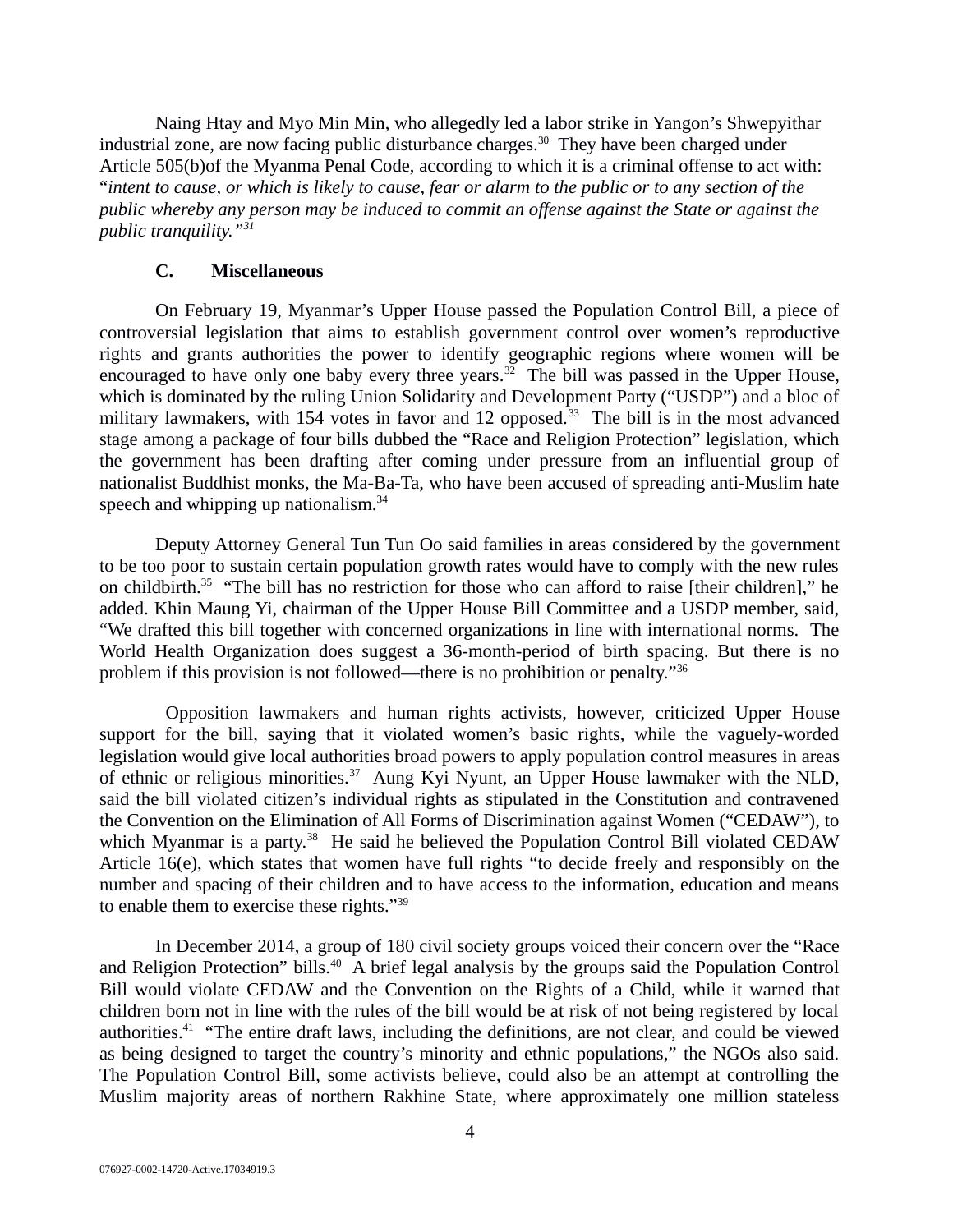Rohingya live.<sup>42</sup> In 2013, local authorities in the area tried to introduce a two-child limit in Muslim-majority areas, claiming that the impoverished region had too high population growth rates.<sup>43</sup>

#### <span id="page-4-2"></span>III. **Constitutional Reform**

Earlier this year there had been some positive momentum toward constitutional reform, with government officials announcing their intention to review constitutional amendment suggestions and hold a national referendum on an amended Constitution this May.<sup>44</sup> However, many officials, including members of the Union Election Commission ("UEC"), had been unsure whether a constitutional referendum would actually occur, as the key logistics of the exercise presented a sizable obstacle to be overcome in a short time-frame.<sup>45</sup>

On February 11, 2015, President Thein Sein approved a law allowing the referendum on changes to the Myanma Constitution.<sup>46</sup> Thein Nyunt, a lower house Member of Parliament, stated that the UEC will soon be expected to announce an official date for the referendum, likely to be in May of this year.<sup>47</sup> Still, others believe that the law's enactment by itself will not ensure that such a vote will take place this year. Jen Psaki, speaking for the United States Department of State, said that they were aware of efforts by the Myanma government to hold a referendum, but that it remained unclear whether this would occur and what subjects it would cover.<sup>48</sup> Similarly, Richard Horsey, a Yangon-based independent political analyst, said that the cost and logistics made a referendum unlikely in the coming months, but that it could be held at the same time as the general election.<sup>49</sup> He also said it was not clear yet if such a referendum would focus on the contested articles. $50$ 

### <span id="page-4-1"></span>IV. **Governance and Rule of Law**

As described further in Section VII.B, the Kokang Self-administered Zone was placed under martial law following an outbreak of violence in the region, the first exercise by President Thein of the power granted to him under the 2008 constitution since taking office.<sup>51</sup> Given the situation, the NLD's Aung San Suu Kyi, leader of Parliament's rule of law committee, supported the decision, although she also cautioned the military to abide by "law and order."<sup>52</sup> On the other hand, political analyst Sithu Aung Myint expressed his concern that handing administrative power – including the powers to convene military court and administer the death penalty for a number of offences – over to the military could potentially lead to human rights violations.<sup>53</sup> This is reflective of overall mixed reactions to the decision to impose martial law, with critics fearful of the military acting with impunity and proponents recognizing the necessity to respond to the increasing regional conflict with force.<sup>54</sup>

## <span id="page-4-0"></span>V. **Political Prisoners**

Amnesty International and Human Rights Watch released a joint open letter to the Myanmar government committee reconstituted to deal with "prisoners of conscience affairs."<sup>55</sup> The 28-member committee was formed in January of this year to replace the 19-member Committee for Scrutinizing the Remaining Prisoners of Conscience, which met only three times in 2014.<sup>56</sup> The joint open letter calls for the resolution of remaining prisoner-of-conscience cases,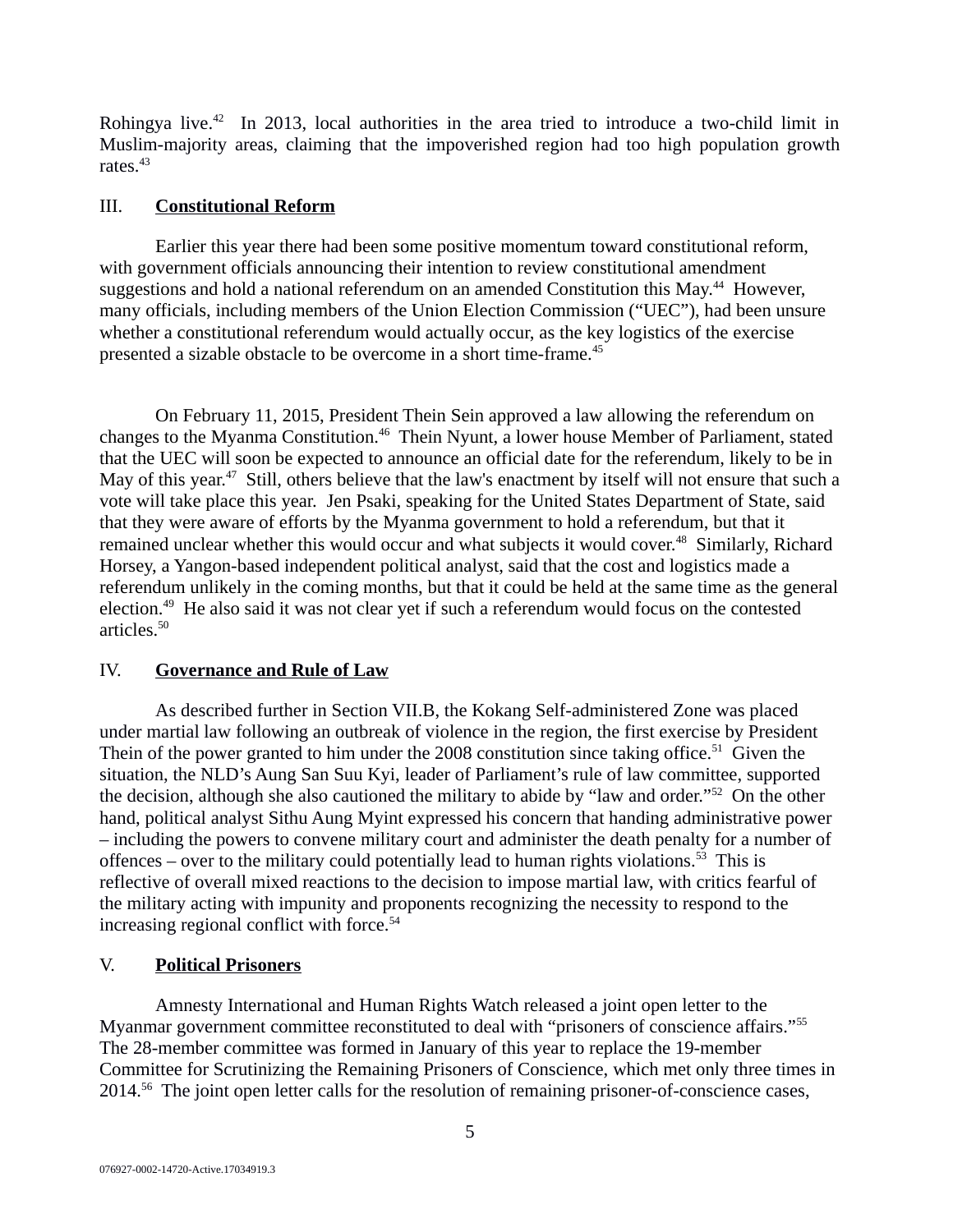and for the Committee to be inclusive, independent, transparent and designed to tackle growing numbers of politically motivated arrests.<sup>57</sup> The organizations' joint letter comes amidst concerns that the Committee could become another "toothless committee set up by the government to deflect criticism and create a smokescreen."<sup>58</sup>

According to the Assistance Association for Political Prisoners ("AAPP"), many political prisoners continue to suffer after their release, as thousands of former political prisoners experience ongoing financial hardship and poor health.<sup>59</sup> The group has accused the government of failing to provide any support to former political prisoners, many of whom have been released since 2011, and states that post-release ailments and suffering occur as a result of abuse inflicted on the prisoners during their incarceration, including physical and mental torture in a majority of reported cases.<sup>60</sup>

Myanmar's political imprisonment record was also raised in a recent warning by the United Nations human rights chief that the country's jailing of critics and quashing of peaceful protests – in spite of promises to stop – among other human rights offences, is setting back Myanmar's political reforms.<sup>61</sup> United Nations High Commissioner for Human Rights, Zeid Ra'ad al-Hussein added, "Myanmar had promised to end the era of political prisoners, but now seems intent on creating a new generation by jailing people who seek to enjoy the democratic freedoms they have been promised."<sup>62</sup>

### VI. **Economic Development**

## <span id="page-5-2"></span><span id="page-5-1"></span>**A. Developments in the Legal Framework of Economic Development**

Myanmar's first official stock exchange remains slated to open in October of this year, with Maung Maung Thein, the country's Deputy Minister of Finance, recently stating that the process is "75 percent complete."<sup>63</sup> According to Myanmar's Securities and Exchange Commission, more than 100 private security companies have submitted bids for service provider licenses. $64$  The Commission has announced that it will grant four kinds of service licenses (for underwriters, dealers, brokers and consultants), with different capital requirements for each.<sup>65</sup> Maung Maung Thein estimates that there will be at least ten companies that list initially.<sup>66</sup>

Myanmar is in the process of combining two investment laws – the Myanmar Citizens Investment Law (enacted in July 2013) and the Foreign Investment Law (enacted in November 2012) – into a single law known as "The Investment Law of the Republic of the Union of Myanmar," which was drafted in cooperation with the World Bank's International Finance Corporation ("IFC").<sup>67</sup> A public comment period is scheduled to run until March 26.<sup>68</sup> The IFC regards the new law, if enacted, as leveling the playing field for both local and foreign investors. $^{69}$ 

### <span id="page-5-0"></span>**B. Developments in Foreign Investment and Economic Development Projects**

In mid-February, the Myanmar Investment Summit was held in London, with the location an illustration of the importance of the United Kingdom to Myanmar's economic growth.<sup>70</sup> Since the suspension of European Union sanctions against Myanmar in April 2012, U.K. exports to Myanmar have increased by nearly 240% and about 40-50 U.K. firms have a presence in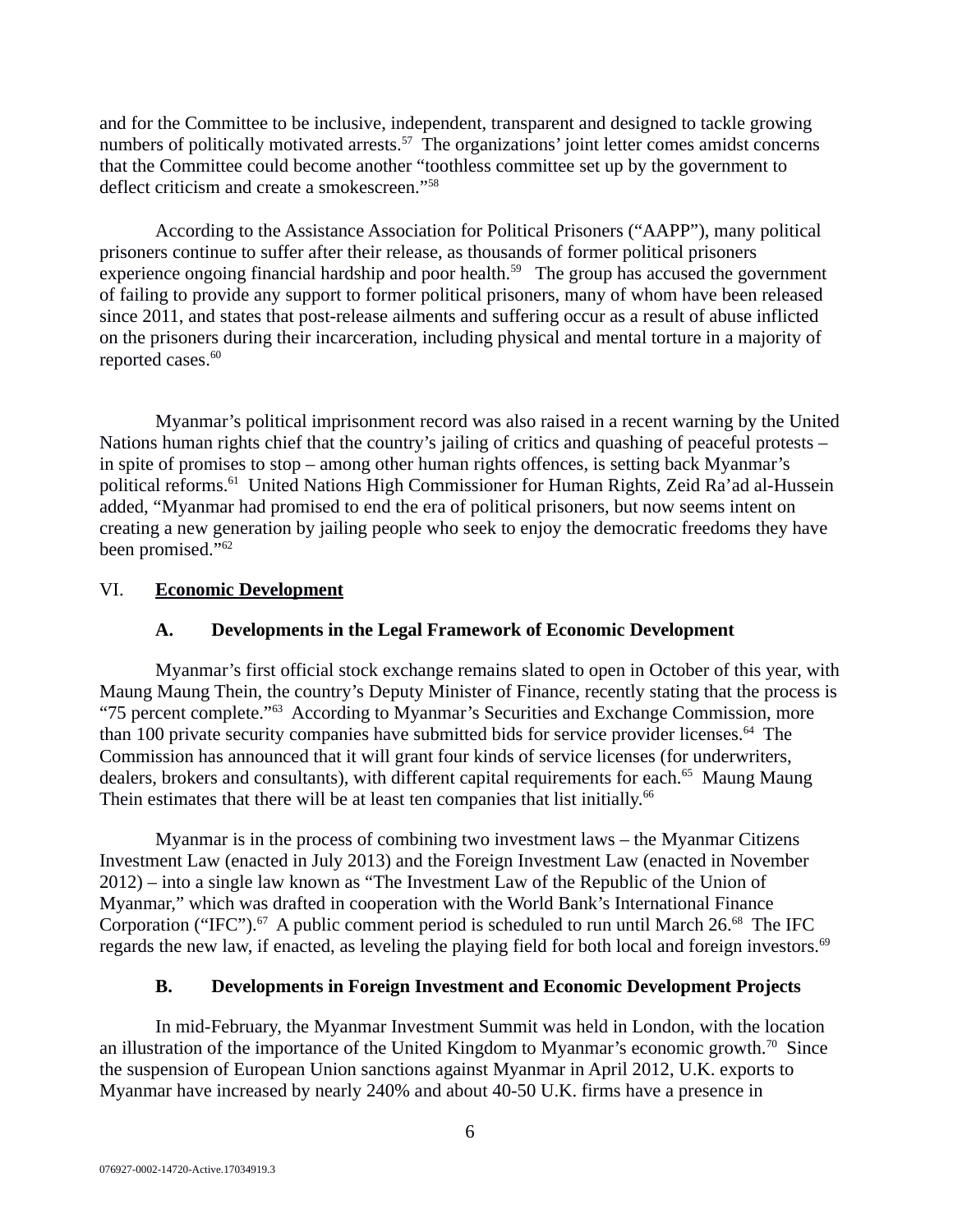Myanmar, making the U.K. the country's fifth largest investor and accounting for approximately  $7\%$  of the country's total foreign direct investment.<sup>71</sup> China tops the list, followed by Thailand, Hong Kong, and Singapore.<sup>72</sup>

In February, Myanmar's opposition leader Aung San Suu Kyi once again raised concerns about the country's judicial system, including whether legal and contractual issues can be addressed by understaffed and underfunded courts.<sup>73</sup> She said that Myanmar "may be able to come up with very nice-sounding economic policies, but without the rule of law, nothing will be achieved."<sup>74</sup>

# <span id="page-6-3"></span>**C. Land Seizures**

Little of note has occurred on the land seizure front this month. The major headline concerns the Michaungkan land grab, discussed in our previous reports. On February 19, fourteen activists from Michaungkan, a suburb east of Yangon, were sentenced to six months' imprisonment for leading the sit-in at the gates of Yangon's city hall.<sup>75</sup> A week later, police evicted the entire group of Michaungkan land grab protestors from their rally camp.<sup>76</sup> Another fourteen activists, as well as four street vendors, were arrested in the eviction raid.<sup>77</sup> This is the second time this rally camp has been cleared, the last time occurring in December of last year.<sup>78</sup>

Prospects for compensation for seized lands continue to vary. A newly proposed construction project in Karen State will result in confiscation of rubber farms.<sup>79</sup> A State minister agreed that locals should be compensated for this land.<sup>80</sup> In Yathedaung Township, however, one Member of Parliament frankly admitted that returning confiscated lands to the dispossessed would be impossible; these lands were taken during military rule, and they now have government buildings on them.<sup>81</sup> No mention of compensation was made.<sup>82</sup> In Kyauk Phyu Township, farmers are still demanding compensation for lands that were seized for the installation of a gas pipeline. $83$ In an attempt to assuage doubts surrounding compensation, authorities have said that compensation is "being processed" – and some farmers have been paid – however, as compensation for all affected farmers is still forthcoming, patience appears to be growing thin.<sup>84</sup>

# VII. **Ethnic Violence**

# <span id="page-6-2"></span><span id="page-6-1"></span>**A. Violence Against Muslims**

In mid-February, the government announced that temporary registration certificates, commonly known as white cards, would be revoked on May  $31^{st.85}$  White cards, the majority of holders of which are Rohingya Muslims, provide holders with certain voting rights and certain restricted health and education services.<sup>86</sup> The Myanmar parliament voted in early February to grant white cards holders the vote in a possible constitutional referendum; a move which was protested by Buddhists. $87$  Shortly after the protest, the government announced its plan to revoke the white cards. $88$  Although the government has indicated that the cards would be revoked in a "fair and transparent manner" by local officials, it offered no explanation of what might replace them.<sup>89</sup>

# <span id="page-6-0"></span>**B. Violence Between the Union Government and Ethnic Rebel Groups**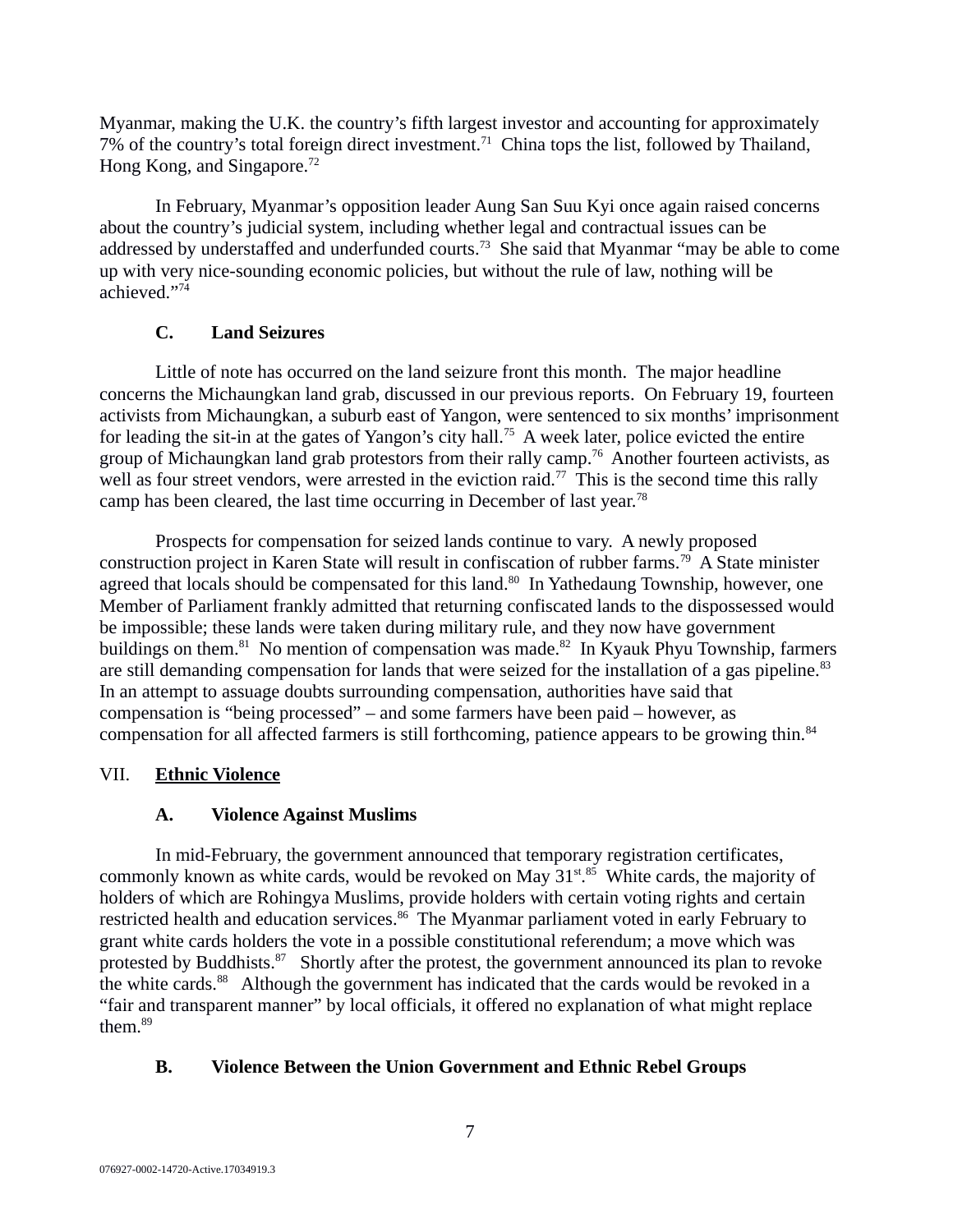Heavy fighting between the government army and the Myanmar National Democratic Alliance Army ("MNDAA") in the Kokang region over control of the Laukkai Township broke out on February 9, causing tens of thousands to flee to China.<sup>90</sup> As of the end of February, Chinese aid workers estimated that the refugee population on the Chinese side of the border had reached around 100,000.<sup>91</sup> On February 18, Laukkai Township was placed under a three-month period of martial law and is thus currently being administered by the government army.<sup>92</sup> Government statements have indicated that dozens of soldiers and rebels were killed in the fighting, but remained silent as to civilian deaths. $93$  Rebels have claimed that between 50 and 100 civilians were killed in the fighting, and in late February, graphic photographs depicting the cremation by aid workers of large numbers of civilian bodies emerged amid accusations by Kokang rebels that the government is massacring unarmed civilians. $94$  The MNDAA has accused the government of encouraging the return of refugees under false assurances of safety, alleging that they have found that the police and army kill people who return as they suspect them of being rebels.<sup>95</sup> The MNDAA additionally warned the government that their armed forces will take action against those persons who kill civilians.<sup>96</sup>

In addition, clashes between the army and the Ta'ang National Liberation Army ("TNLA") in early February resulted in casualties for both the army and the TNLA. $97$  According to the TNLA, the conflict resulted in the deaths of nine army soldiers and one TNLA soldier, while the The Mirror, a state-run newspaper, claimed that ten members of the TNLA and five army soldiers were killed.<sup>98</sup> The cause of the conflict is also disputed, with the government claiming it arose out of the detainment by TNLA forces of two villagers who had refused to pay taxes to the group and the TNLA claiming it arose out of government retaliation for the TNLA's detention of two poppy farmers while the TNLA was attempting to clear poppy farms.  $99$ 

#### <span id="page-7-0"></span>**C. Peace Talks**

On Union Day (February 12), President Thein Sein presented ethnic leaders with a pledge reaffirming support for the nationwide ceasefire.<sup>100</sup> Leaders of the Karen National Union ("KNU"), the Democratic Karen Benevolent Army, a small Karen splinter group and the Shan State Army-South all signed the pledge.<sup>101</sup> However, the remaining ethnic groups that form the Nationwide Ceasefire Coordination Team ( "NCCT") declined to sign the pledge, apparently because they felt it lacked specifics on the government's commitment to the ceasefire process.<sup>102</sup>

KNU leaders indicated that they plan to hold bilateral meetings with the government and army in order to improve ceasefire conditions in Karen State, noting that the move entails distancing them from the other groups involved in the nationwide ceasefire process.<sup>103</sup> Mutu Say Poe, the chairman of the KNU, noted that the KNU was resorting to bilateral ceasefire talks as the nationwide ceasefire negotiations between the government and the NCCT had produced no results in past months.<sup>104</sup> Chairman Poe further went on to criticize the NCCT and to accuse some ethnic groups of obstructing progress on a nationwide ceasefire by issuing demands that were unnecessarily complicating the process.<sup>105</sup>

However, despite the recent lack of major developments in the peace discussions, the government's union Peacemaking Work Committee will meet with the NCCT in mid-March for the seventh round of official talks. $106$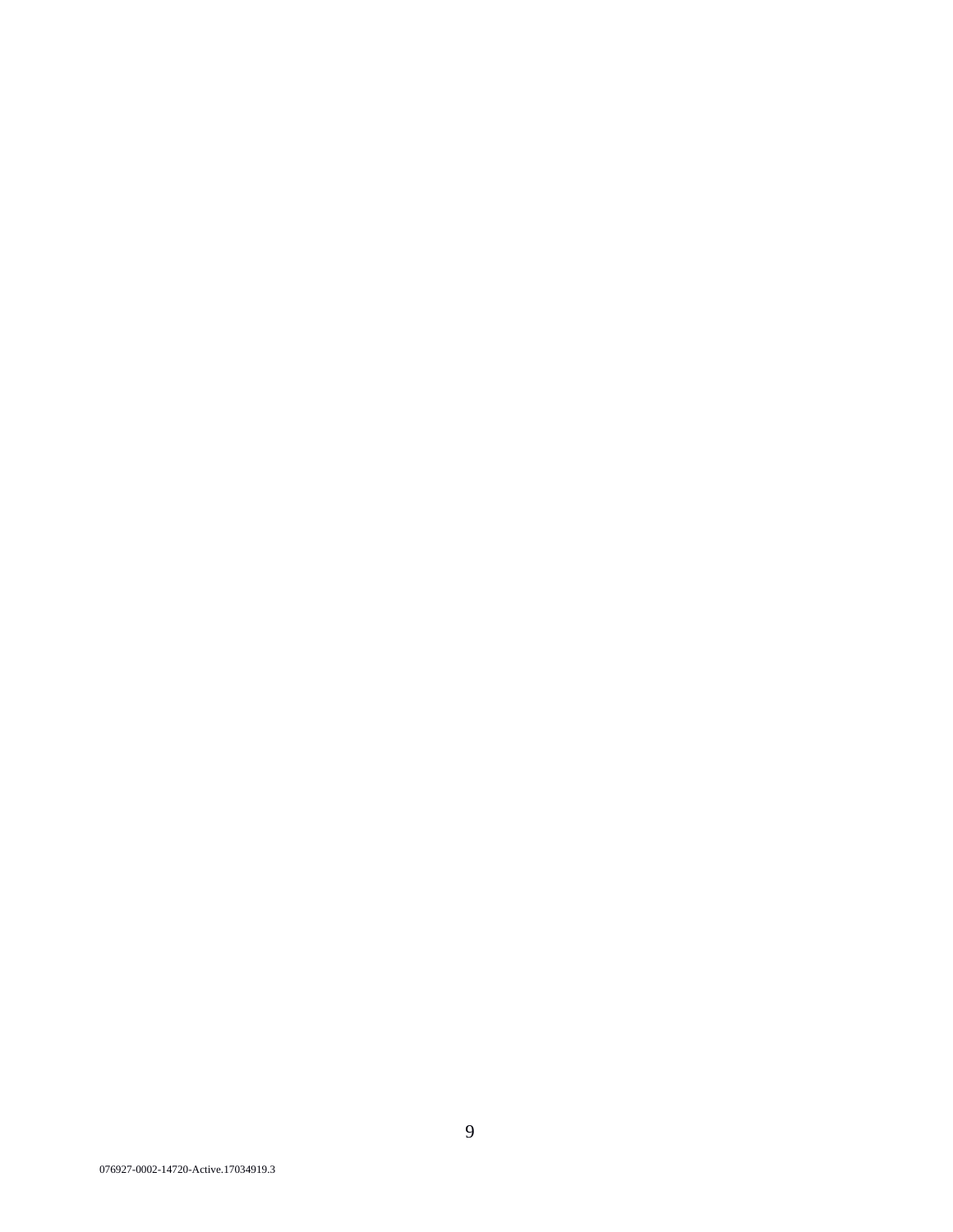The Irrawaddy, February 23, 2015: http://www.irrawaddy.org/burma/foreign-embassies-press-govt-intervene-shwepyithar-garment-strike.html. *Id.* The Irrawaddy, February 5, 2015: http://www.irrawaddy.org/burma/australian-mp-pledged-support-karen-resistance-kndo-commander.html. *Id*. The Irrawaddy, February 25, 2015: http://www.irrawaddy.org/burma/fighting-spreads-northern-shan-state-displacing-hundreds-civilians.html; The Irrawaddy, February 10, 2015: http://www.irrawaddy.org/burma/fighting-flares-burma-army-kokang-rebels-shan-state.html. *Id.* Radio Free Asia, February 27, 2015: http://www.rfa.org/english/news/myanmar/empty-02272015105524.html. The Irrawaddy, February 20, 2015 http://www.irrawaddy.org/burma/canadian-mining-firm-may-breached-sanctions-rights-group-says.html. *Id. Id. Id.* The Irrawaddy, February 18, 2015 http://www.irrawaddy.org/burma/burma-red-cross-condemns-convoy-attack-rebels-deny-responsibility.html. *Id.* The Irrawaddy, February 20, 2015: http://www.irrawaddy.org/burma/us-university-pulls-plug-pioneering-program-rangoon-counterpart.html. *Id.* The Irrawaddy, February 26, 2015: http://www.irrawaddy.org/burma/un-rights-chief-warns-burma-risks-faltering-reform-path.html. Radio Free Asia, February 25, 2015: http://www.rfa.org/english/news/myanmar/rights-02252015172511.html. *Id.* The Irrawaddy, March 1, 2015: http://www.irrawaddy.org/burma/us-should-keep-burma-on-reform-path-congress-told.html. *Id. Id.* Radio Free Asia, February 11, 2005: http://www.rfa.org/english/news/myanmar/referendum-02112015133258.html. *Id. Id.*  Radio Free Asia, February 11, 2015: http://www.rfa.org/english/news/myanmar/rohingya-02112015182610.html. *Id.* Democratic Voice of Burma, February 23, 2015: https://www.dvb.no/news/students-union-sets-28-feb-deadline-for-amending-law-burma-myanmar/48609. *Id. Id.* Democratic Voice of Burma, February 24, 2015: https://www.dvb.no/news/shwepyithar-strike-leaders-face-charges-burma-myanmar/48639. *Id.* The Irrawaddy, February 20, 2015: http://www.irrawaddy.org/human-rights/upper-house-passes-controversial-population-control-bill.html *Id*. *Id*. *Id*. *Id*. *Id*. *Id*. *Id*. *Id*. *Id*.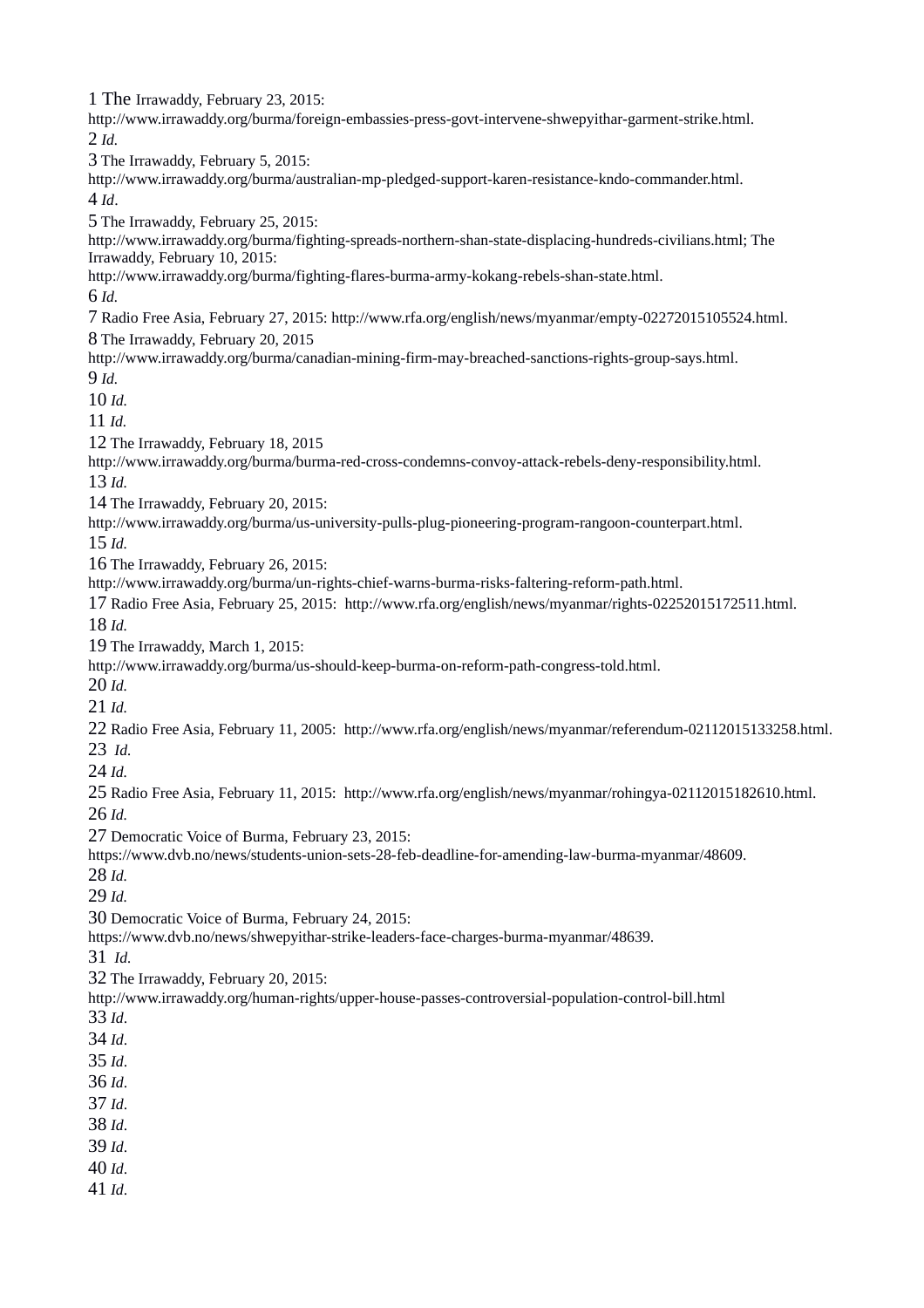*Id*. *Id*. Nikkei Asian Review, January 19, 2015: http://asia.nikkei.com/Politics-Economy/Policy-Politics/Chair-of-ruling-party-reluctant-to-amend-constitution EBO Myanmar, January 13, 2015: http://www.euro-burma.eu/news/show/3821/ The Irrawaddy, February 11, 2015: http://www.irrawaddy.org/burma/burmas-president-approves-plan-constitutional-referendum-lawmakers.html *Id.* The Sydney Morning Herald, February 12, 2015: http://www.smh.com.au/world/myanmar-law-may-allow-referendum-on-disputed-constitution-20150212-13ci89.html *Id. Id.* Myanmar Time, February 23, 2015: http://www.mmtimes.com/index.php/national-news/13243-military-rule-descends-on-kokang.html. *Id*. *Id*. *Id*. Amnesty International, February 6, 2015: https://www.amnesty.org/en/press-releases/2015/02/myanmar-prisoner-committee-should-not-be-smokescreen/. *Id*. *Id*. *Id*. Myanmar Times, February 27, 2015: http://www.mmtimes.com/index.php/national-news/13269-freedom-brings-little-respite-for-political-prisoners.html. *Id*. BBC News, February 26, 2015: http://www.bbc.co.uk/news/world-asia-31635566. *Id*. The Nation, Mar. 10, 2015: http://www.nationmultimedia.com/aec/Stock-exchange-drawing-closer-to-opening-30255729.html. Xinhua News Agency, Mar. 3, 2015: http://www.globalpost.com/dispatch/news/xinhua-news-agency/150304/more-100-companies-bid-myanmars-stock-exc hange-service-provi. Id. Myanmar Times, Mar. 9, 2015: http://www.mmtimes.com/index.php/business/13394-taking-stock-of-future-market-potential.html?start=1. Myanmar Eleven, Mar. 9, 2015: http://www.nationmultimedia.com/aec/Myanmar-kicks-off-investment-law-modernisation-30255535.html. *Id. Id.* Myanmar Eleven, Feb. 18, 2015: http://www.nationmultimedia.com/aec/UK-in-drive-to-boost-economic-ties-with-Myanmar-30254311.html. *Id.*; *see also* The Malaysian Insider, Mar. 13, 2015: http://www.themalaysianinsider.com/sideviews/article/politics-economics-go-hand-in-hand-in-myanmars-opening-simo n-tay-and-cheryl. *Id.* Wall Street Journal, Feb. 15, 2015: http://www.wsj.com/articles/myanmars-suu-kyi-strong-legal-system-can-boost-economy-1423927919. *Id.* Democratic Voice of Burma, February 26, 2015: https://www.dvb.no/news/michaungkan-protestors-evicted-from-city-hall-again-burma-myanmar/48747. *Id. Id. Id.* Karen News, February 12, 2015: http://karennews.org/2015/02/minister-agrees-local-compensated-confiscated-land.html/.